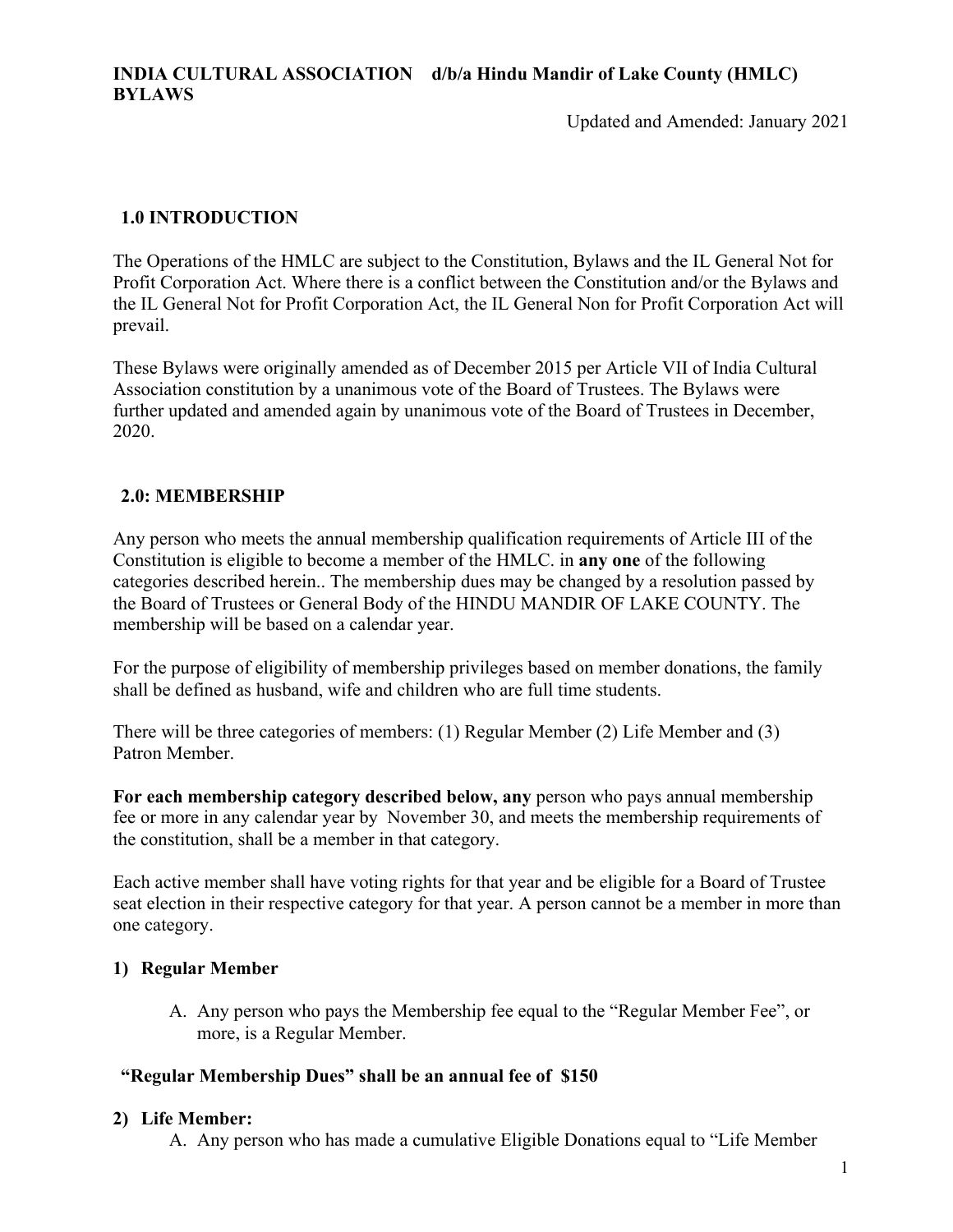# **INDIA CULTURAL ASSOCIATION d/b/a Hindu Mandir of Lake County (HMLC) BYLAWS**

Updated and Amended: January 2021 Donation  $(X)$ ", or more, (a) prior to December 31, 2008, or (b) over a

period of 5 consecutive years, is a Life Member.

- B. Any Regular Member who has made cumulative Eligible Donations equal to "Life member Donation  $(X)$ ", or more, is a Life Member
- C. A Life Member can permanently transfer his/her Life Membership to a spouse at any time. Upon death of a Life Member, the life membership will transfer to his/her spouse upon a written request to ICA by the surviving spouse if such request is made within one year of the death of the Life Member.. Such transfer of life membership cannot be reversed.
- D. A Life Member who has made Eligible Donations in excess of "Life member Donation  $(X)$ " can, for every additional "Life member Donation  $(X)$ " of excess Eligible Donations, apply such excess Eligible Donations towards life membership of his/her spouse or child.
- E. Once the Board of trustees recognizes a person as a Life Member, he/she is a Life Member until his /her death unless he/she is disqualified per Article III of ICA constitution.

"Life Member Donation  $(X)$ " shall be \$5,000.

A Life Member who has paid "Life Member Dues" is an active Life Member for that year; otherwise he/she is an inactive Life Member. An inactive Life Member becomes active Life Member when he/she pays the "Life Member Dues".

"Life Membership Dues" shall be an annual fee of \$150 for each Life Member.

# **3) Patron Members**

- A. Any Regular Member or a Life Member who has made cumulative Eligible Donations equal to "Patron Member Donation (Y)" or more (a) prior to December 31, 2008 or (b) over a period of five consecutive years, is a Patron Member.
- B. Any Life Member who has made cumulative Eligible Donations of "Patron Member Donation (Y)", including the donations that counted towards his/her Life Membership, but excluding the excess Eligible Donations that were applied towards life membership of his/her spouse or child per paragraph 2(E), is a Patron Member.
- C. A Patron Member can permanently transfer his/her Patron Membership to a spouse at any time. Upon death of a Patron Member, the patron membership will transfer to his/her spouse upon a written request to ICA by the surviving spouse if such request